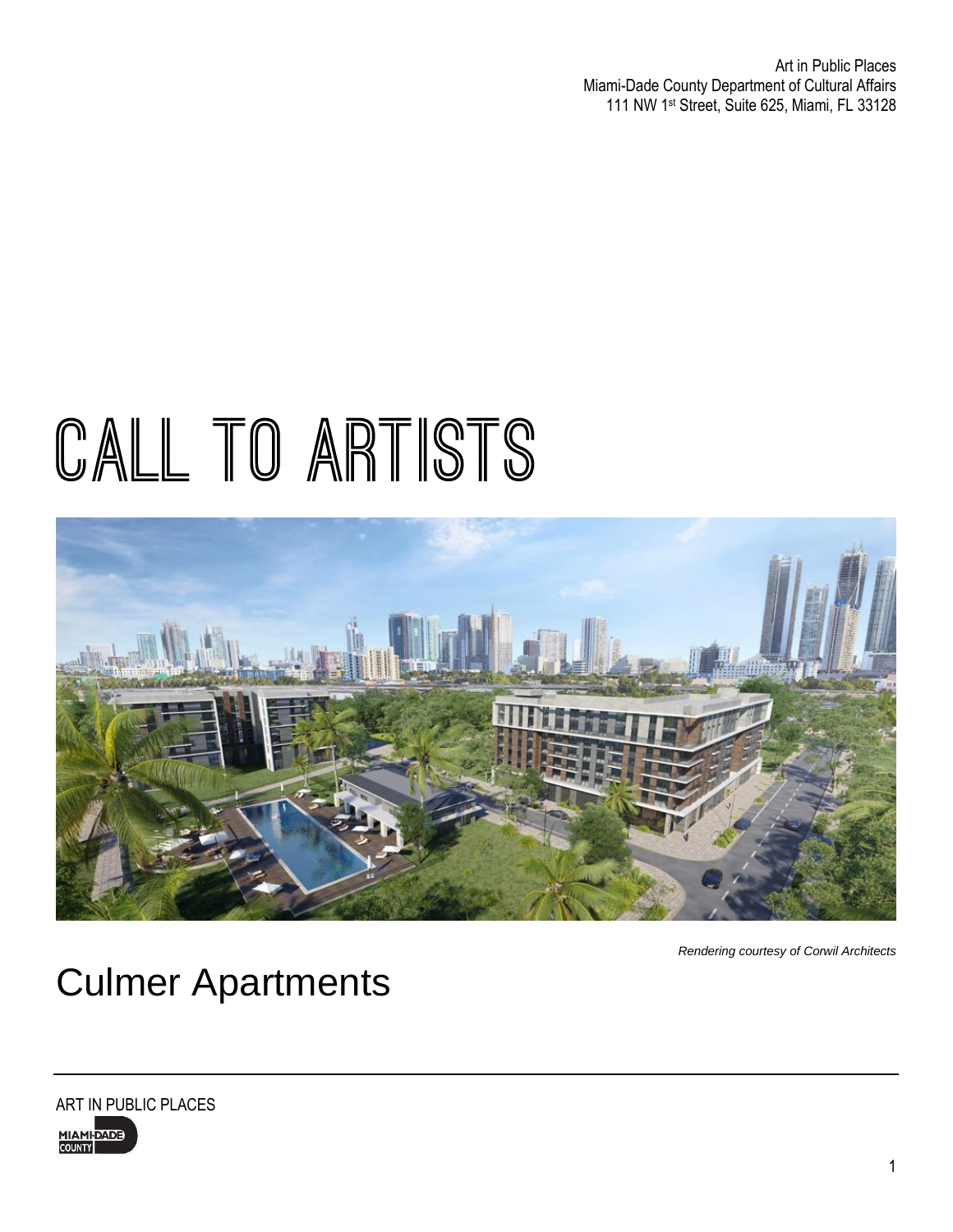### **Brief**

**Project Name**  Culmer Apartments – Phase I

### **Introduction**

Miami-Dade County Department of Cultural Affairs through its Art in Public Places Program, Miami-Dade County Department of Public Housing and Community Development with partners Atlantic Pacific and Corwil Architects request qualifications from professional artists and/or artist teams to commission artworks for the new Culmer Place housing compound. The selected artists will design unique artworks that will contribute to the identity of these facilities and engage visitors and passers-by in unexpected and delightful ways.

### **Owner**

Miami-Dade County Department of Cultural Affairs and Department of Public Housing and Community Development

**Location** 850 NW 5th Avenue, Miami 33136

### **Total Project Budget**

\$545,000 (Phase I)

### **Eligibility**

Open to professional visual artists or artist-led teams based in South Florida. Eligible artists create artwork on a regular basis for a duration of time in South Florida.

### **How to Apply**

Deadline: Friday June 24, 2022, 11:59PM

10 images of completed work CV Brief statement

#### **Submit at**

https://miamidadepublicart.org/#artists-calls

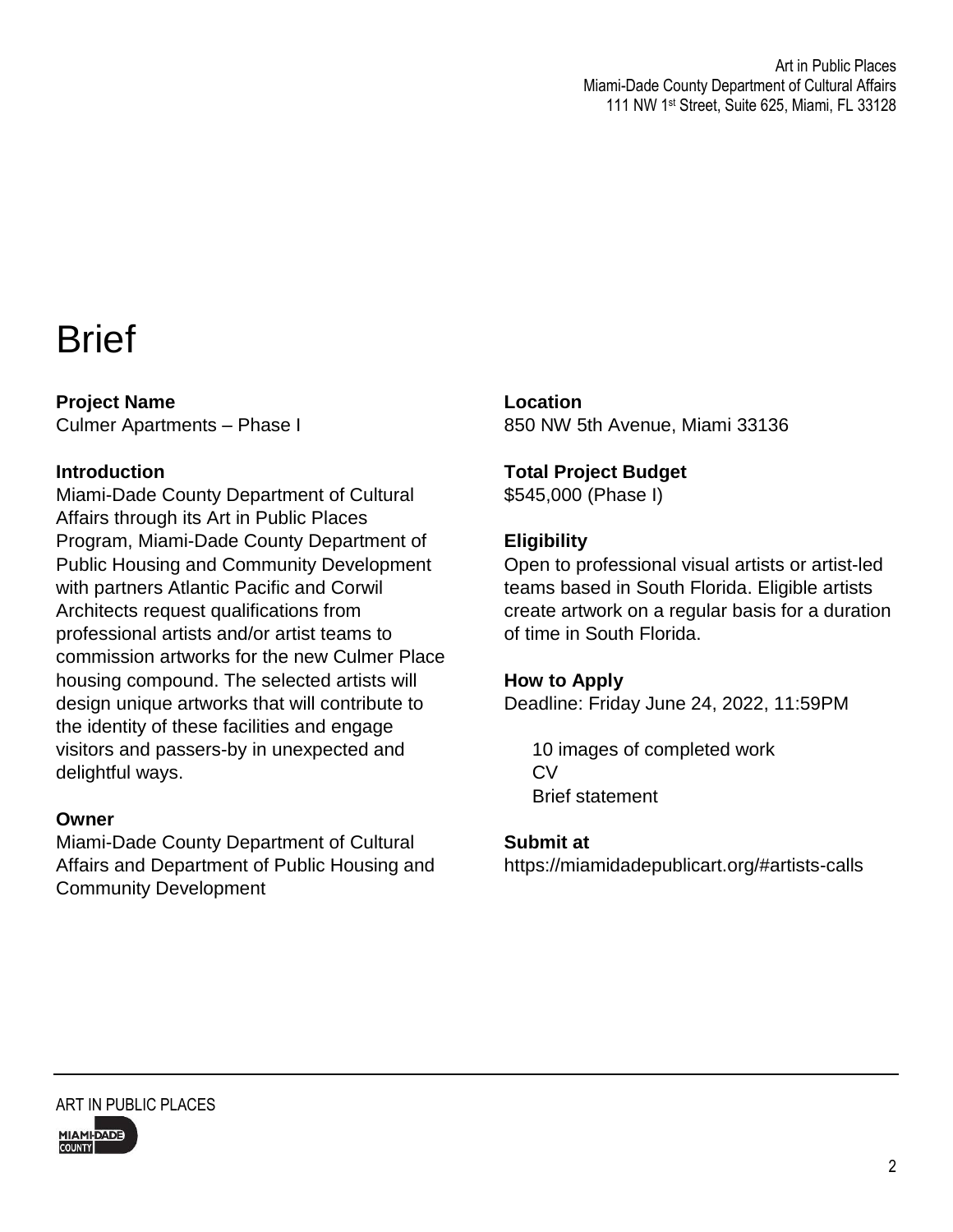### Detailed Description

Culmer Apartments is the first phase of the Culmer Place and Culmer Gardens RAD conversion in partnership with Miami-Dade County's Department of Public Housing and Community Development (PHCD). This development will be comprised of 239 units in two buildings, as well as a community center and pool. Building A will consist of 120 units in a 7-story building on the vacant parcel of land in the center of Culmer Place. Building B will consist of 119 units in a 7-story building along with a 153-space parking garage on the southeastern quadrant of Culmer Place. The development is equipped with solar and thermal features that contribute to an interest in resiliency and sustainability.

Artists will be invited to propose for all phases of the project and consider the overall masterplan in their approach. It is expected that additional funds will be generated in later phases.

# Opportunities for Public Art

### **Integrated**

Opportunities to create integrated works of art include but are not limited to:

- Artist-designed fencing
- Garage cladding
- Hardscape within the paseo and green areas
- Site-specific artworks for the pool deck and adjoining community center
- Recurring functional elements that repeat among various buildings



ART IN PUBLIC PLACES **MIAMI-DADE COUNTY**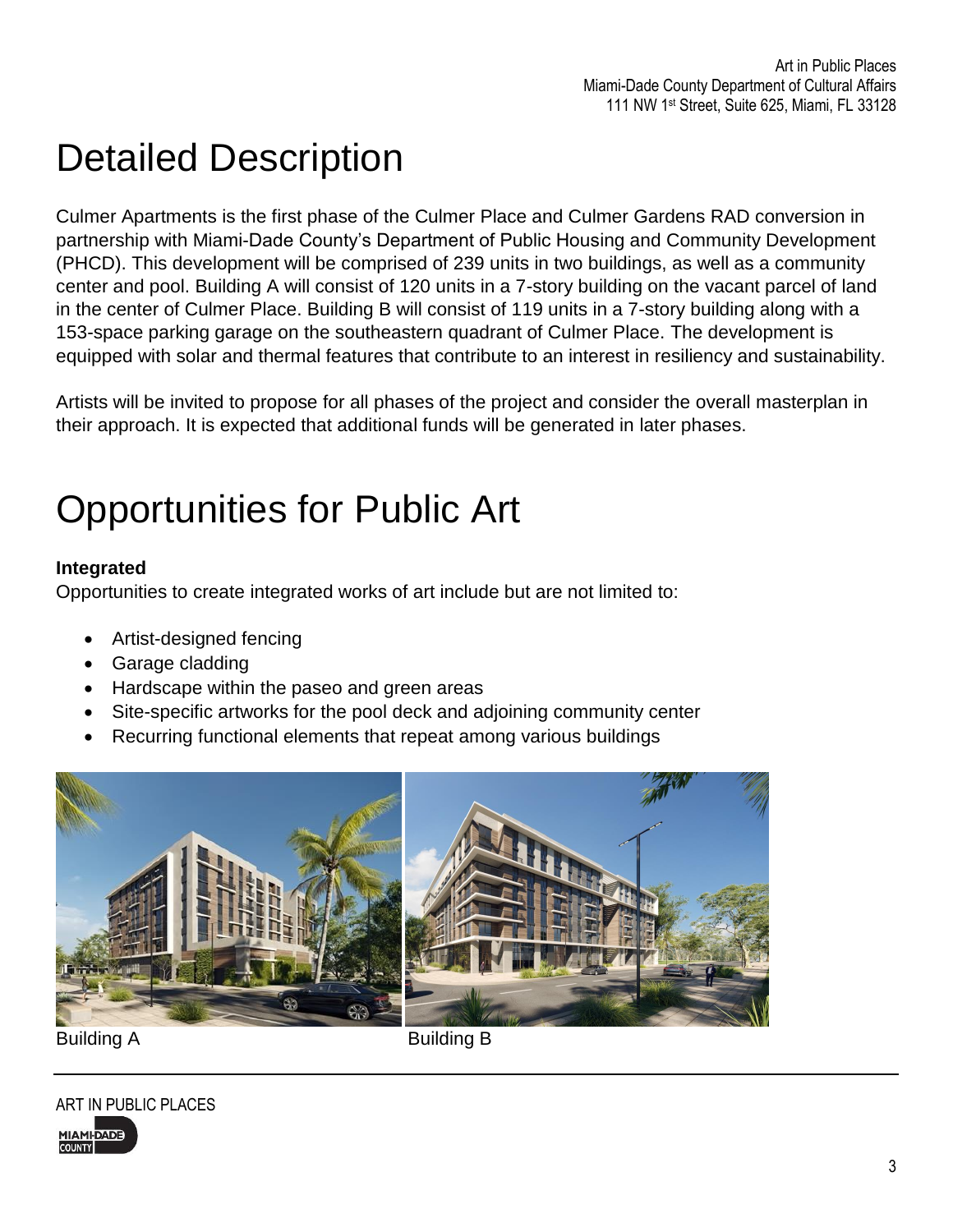### Estimated Project Timeline

| <b>Estimated Project Schedule</b>                                                            | <b>Culmer Apartments</b>      |
|----------------------------------------------------------------------------------------------|-------------------------------|
| <b>Architect Review Call to</b><br><b>Artists</b>                                            | Spring 2022                   |
| Call to Artists Released &<br><b>Promoted</b>                                                | Early May 2022                |
| <b>Application Deadline</b>                                                                  | Friday June 24, 2022, 11:59PM |
| <b>Initial PAC: Short List</b><br><b>Created</b>                                             | June 28-30, 2022              |
| <b>Trust: Approval of Short List</b><br>and Proposal Contracts                               | July 12, 2022                 |
| <b>Artist Orientation</b>                                                                    | July 19, 2022                 |
| <b>Artist Concept Consultation</b>                                                           | July 25 - 29, 2022            |
| <b>Artist Draft Proposals Due &amp;</b><br><b>Feedback Meeting</b>                           | August 15-19, 2022            |
| <b>PAC: Short List Artist</b><br><b>Presentations and Finalists</b><br><b>Recommendation</b> | August 29 - 31, 2022          |
| <b>Trust: Approval of Finalist</b><br><b>Recommendation</b>                                  | September 13, 2022            |
| <b>Estimated Completion</b>                                                                  | Summer 2024                   |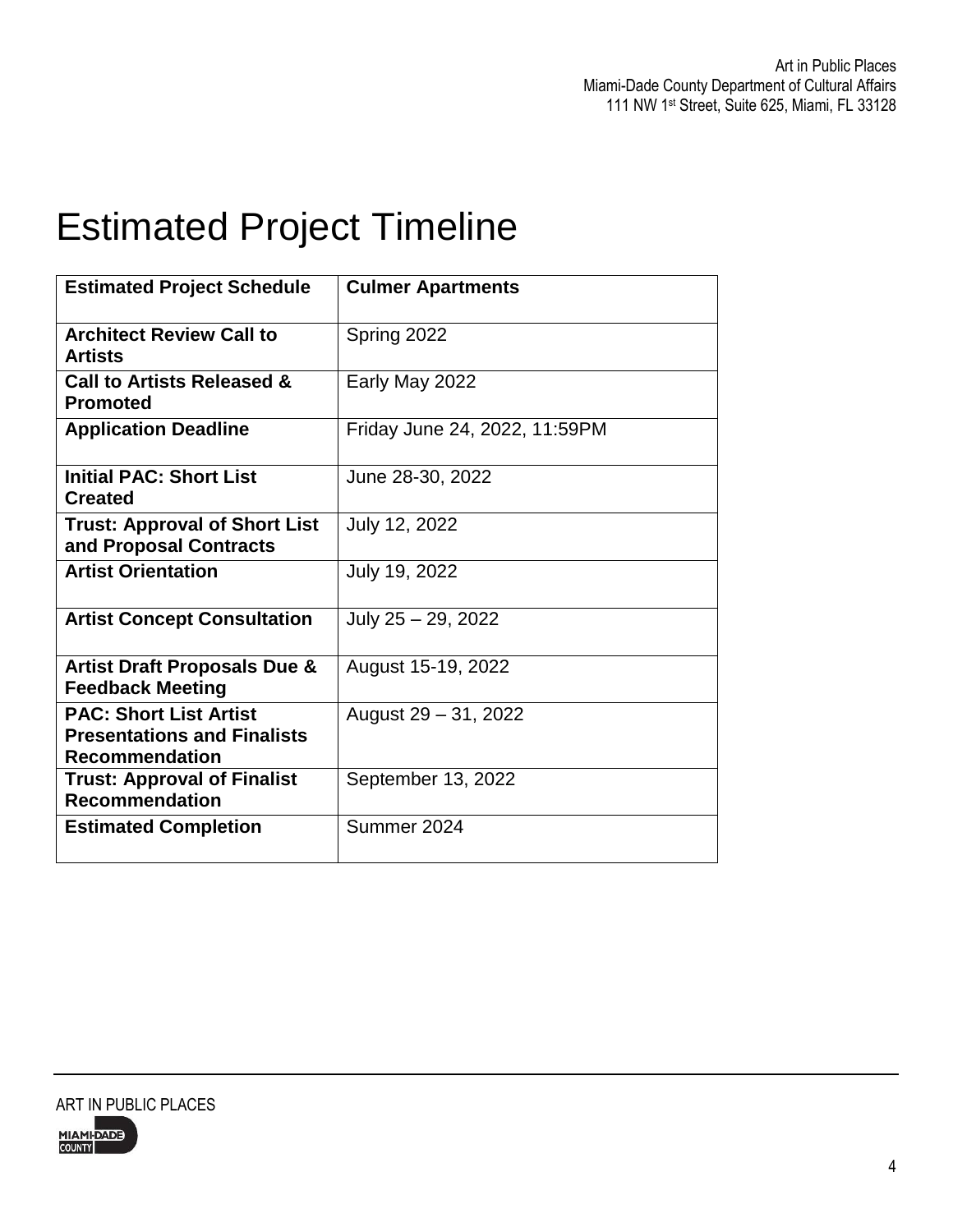# Process

Artist qualifications will be reviewed by Art in Public Places' Professional Advisory Committee (PAC), a panel composed of professionals in the field of art, public art, architecture, art education, art history, or architectural history appointed by the Art in Public Places Trust. It is anticipated that a threemember group drawn from the PAC will identify a shortlist who will be paid an honorarium to develop specific proposals. Shortlisted artists will have the opportunity to access architectural plans etc., engage in an artist orientation and site visit to meet the key stakeholders, and further develop their proposals. A three-member group will be drawn from the PAC to review artists' proposals and make recommendations to the Art in Public Places Trust to create public art commissions. Further information regarding the process of Art in Public Places can be found at [http://www.miamidadepublicart.org/.](http://www.miamidadepublicart.org/) For direct questions, please contact Amanda Sanfilippo Long, Curator & Artist Manger: [amandas@miamidade.gov](mailto:amandas@miamidade.gov) / 305-375-5436.

### About the Partners

### **ART IN PUBLIC PLACES, DEPARTMENT OF CULTURAL AFFAIRS MIAMI-DADE COUNTY**

Art in Public Places is a program of the Miami-Dade County Department of Cultural Affairs responsible for the commission and purchase of artworks by contemporary artists in all media. One of the first public art programs in the country, Miami-Dade Art in Public Places was established in 1973 with the passage of an ordinance allocating 1.5% of construction cost of new county buildings for the purchase or commission of artworks, educational programs and collection maintenance. The Art Trust Fund is administered by a County Commission-appointed citizens' board, the Art in Public Places Trust, in consultation with its Professional Advisory Committee. For more information about the Art in Public Places Program and the Miami-Dade Department of Cultural Affairs, please visit www.miamidadepublicart.org and www.miamidadearts.org

The Miami-Dade County Department of Cultural Affairs and the Cultural Affairs Council develop cultural excellence, diversity, access and participation throughout Miami-Dade County by strategically creating and promoting equitable opportunities for artists and cultural organizations, and our residents and visitors who are their audiences. Through staff, board and programmatic resources, the Department, the Council and the Trust promote, coordinate and support Miami-Dade County's more than 1,000 not-for-profit cultural organizations as well as thousands of resident artists through grants,



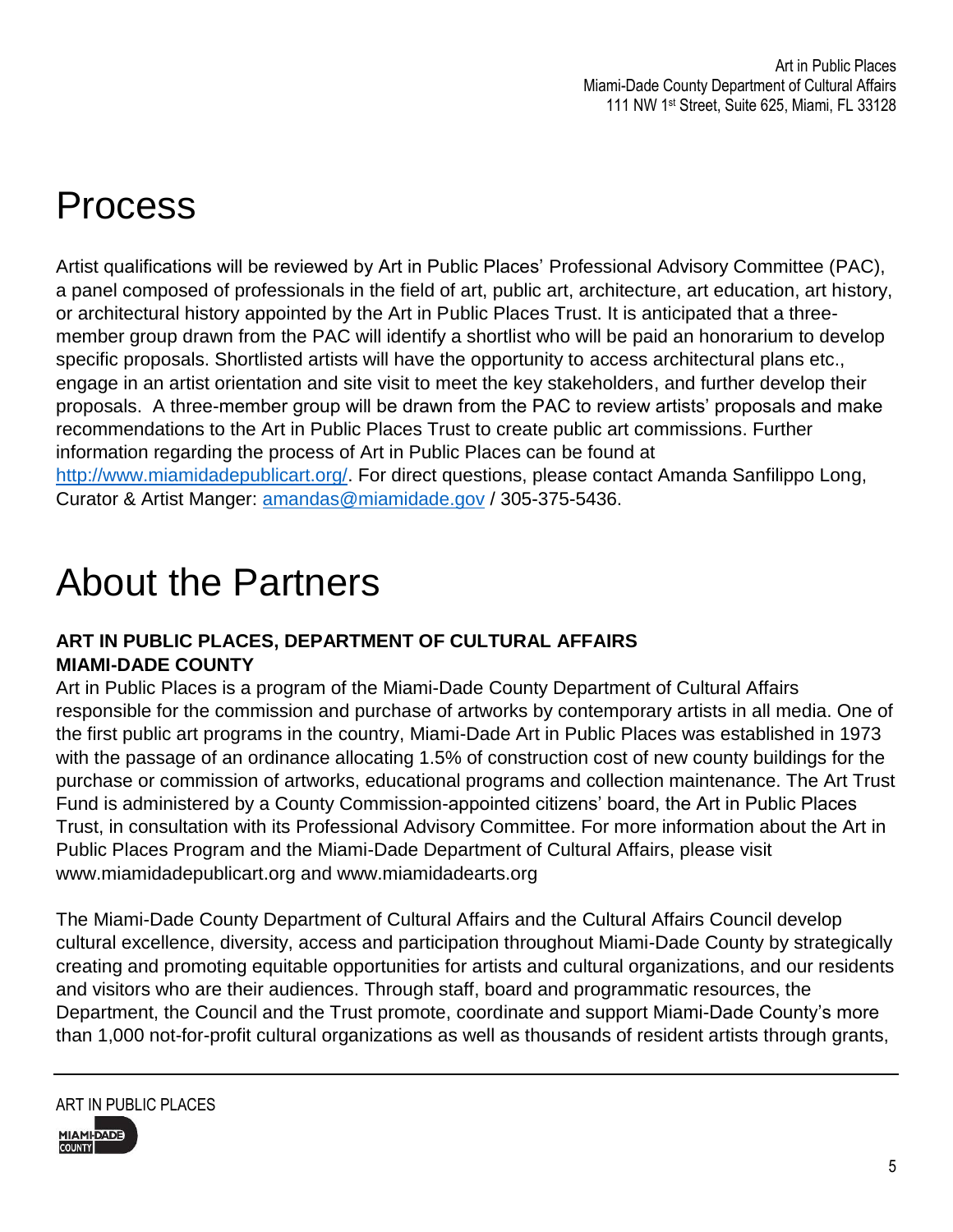technical assistance, public information and interactive community planning. The Department directs the Art in Public Places program and serves its board, the Art in Public Places Trust, commissioning, curating, maintaining and promoting the County's art collection. The Department receives funding through the Miami-Dade County Mayor and Board of County Commissioners, The Children's Trust, the National Endowment for the Arts, the State of Florida through the Florida Department of State, Florida Division of Arts and Culture and the Florida Council on Arts and Culture, the John S. and James L. Knight Foundation, the Peacock Foundation, Inc. and The Jorge M. Pérez Family Foundation at The Miami Foundation. Other support and services are provided by TicketWeb for the Culture Shock Miami program, the Greater Miami Convention and Visitors Bureau, the South Florida Cultural Consortium and the Tourist Development Council.

### **ABOUT MIAMI-DADE DEPARTMENT OF PUBLIC HOUSING & COMMUNITY DEVELOPMENT**

We administer federal subsidies that support almost 10,000 units of public and other assisted housing. We also work with builders, developers, lenders and private housing providers to expand affordable housing opportunities in Miami-Dade County. We support self-sufficiency and offer resources for current and aspiring homeowners. As the sixth largest housing agency in the nation and undoubtedly one of the most complex and comprehensive public housing agencies, we are responsible for housing more than 30,000 residents, provides for Section 8 subsidized payments for 16,000 families and administers an array of specialized housing opportunities for special populations and the homeless. We also administer federal funding programs including the Community Development Block Grant (CDBG), the HOME Investment Partnership (HOME) Grant, the Emergency Shelter Grant (ESG), and the Neighborhood Stabilization Grant programs, designed to develop viable urban communities by providing decent housing and a suitable living environment and by expanding economic opportunities, principally for low and moderate-income households. We are primarily responsible for developing affordable housing, to include the oversight of the Documentary Stamp Surtax (Surtax) and State Housing Initiatives Partnership (SHIP) funds for affordable housing development. As part of the Economic Development strategic area, the primary goal of the department is to extend and strengthen partnerships among all levels of government and the private sector, including for-profit and not-for-profit organizations. Our programs are administered primarily through sub-grantee community-based organizations (CBOs) and various County departments.

### **ATLANTIC I PACIFIC COMMUNITIES**

Atlantic | Pacific Companies is a fourth-generation real estate company with expertise in acquisitions, development, property management, and investments. With offices in Florida, Georgia, Texas, and